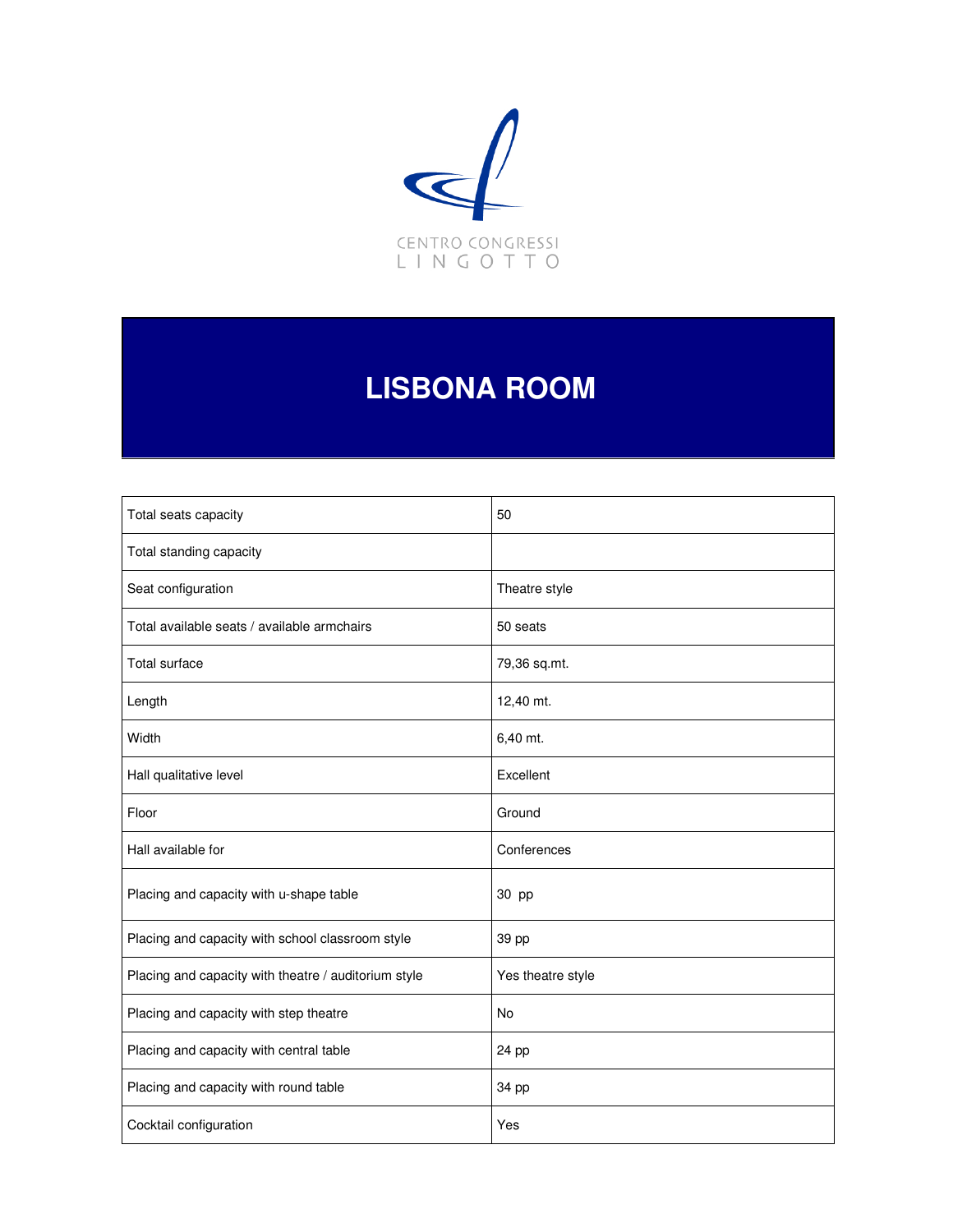| Fixed or removable seats         | Fixed                               |
|----------------------------------|-------------------------------------|
| Chairs or armachairs             | Armchairs                           |
| Seats or armchairs width         | 56 cm                               |
| Corridor width between armchairs | 1 mt. wide on each side             |
| Overturnable desk                | Yes                                 |
| Overturnable desk dimension      | Cm. 29x21                           |
| Fixed speakers' table            | Mobile                              |
| Removable speakers' table        | Yes                                 |
| Presidential table               | Yes                                 |
| Speakers' table dimension        | Dim. cm 200 x 90 x h 74             |
| Speakers' table seats            | Max 3                               |
| Platform / stage                 | Speakers' table + podium            |
| Stage dimension                  | No stage                            |
| Lighting system                  | Yes                                 |
| Speakers' podium                 | Size: cm 42 x 44 x h 131            |
| Heating system                   | Yes                                 |
| Air-conditioning                 | Yes                                 |
| Cleaning frequency               | Daily                               |
| Maintenance frequency            | Monthly or according to extra needs |

| Modular room                                             | Yes |
|----------------------------------------------------------|-----|
| Subdivisible room with movable wall and sliding curtains | Yes |
| Modular structure                                        | No  |

| Ceiling minimum height | Mt. 2,70 |
|------------------------|----------|
| Ceiling maximum height | Mt. 2,70 |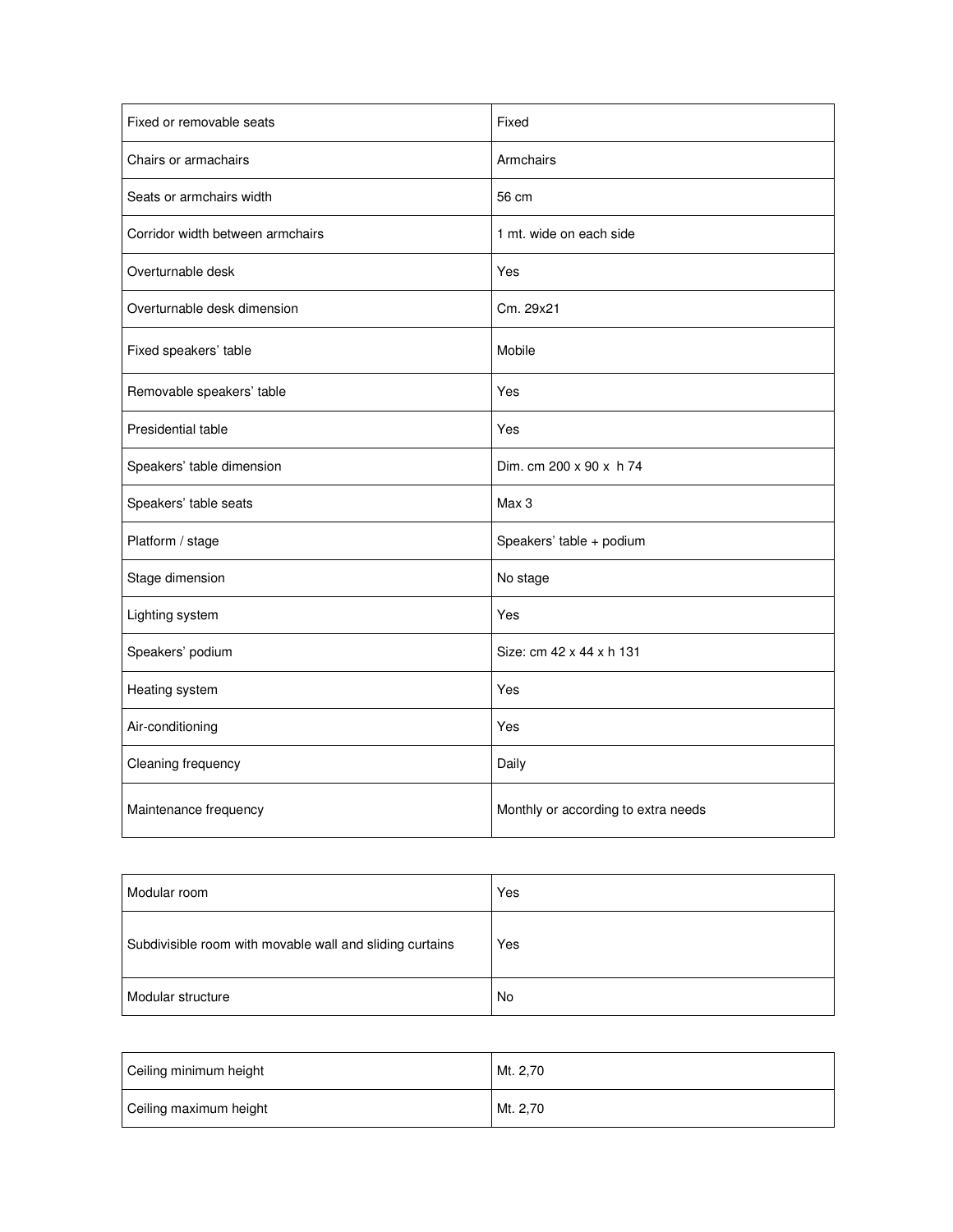| Number of entances                          | $\overline{c}$  |
|---------------------------------------------|-----------------|
| Dimension entrances                         | Mt. 2,15 x 1,80 |
| Main entrance width                         | Mt. 1,80        |
| Main entrance height                        | Mt. 2,15        |
| Number of windows and dimension             | No              |
| Number of emergency exits                   | $\overline{c}$  |
| Total number of vehicles entry              | None            |
| Access to disabled people                   | Yes             |
| Pedestrian access                           | Yes             |
| Access by vehicles / car access / from road | No              |
| Access to stage from road                   | No              |

| Soundproofing                       | Yes       |
|-------------------------------------|-----------|
| Room dimming                        | Yes       |
| Daylight                            | <b>No</b> |
| Dimming lighting system             | Yes       |
| Openable glass ceiling              | <b>No</b> |
| Fire-fighting devices               | Yes       |
| Exhibiting possibility              | Yes       |
| Availability of tables for seminars | Yes       |

### **EQUIPMENT AVAILABLE**

#### **AUDIO EQUIPMENT**

| Amplification system         | Yes |
|------------------------------|-----|
| Sound system/audio recording | Yes |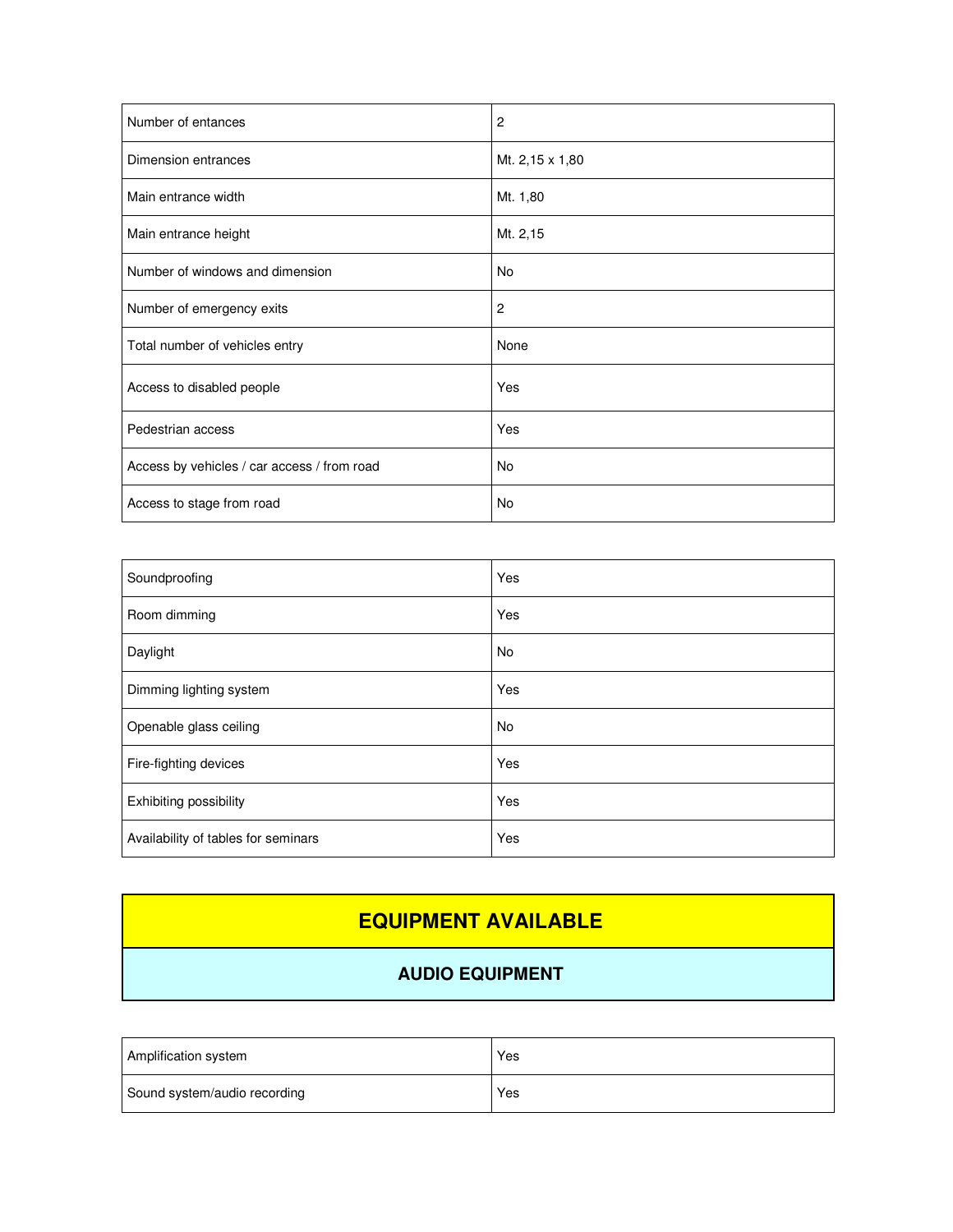| Sound system / sound amplification | Yes      |
|------------------------------------|----------|
| Microphone on speakers'table       | 2        |
| Clip on mike and headset mike      | $^\star$ |
| Wireless microphone                |          |
| Recorder                           | $\star$  |

#### **VIDEO EQUIPMENT**

| Connections for video-conference                        | $\star$            |
|---------------------------------------------------------|--------------------|
| Conference call system                                  | $\star$            |
| TV plug                                                 | $\star$            |
| Audio and video wiring                                  | $\star$            |
| Fiber optic cable for external projections              | $\star$            |
| Satellite link                                          |                    |
| Cabin / projection system                               | $\star$            |
| A/V control room                                        | $\star$            |
| Digital led display                                     |                    |
| Fading                                                  | $\star$            |
| Double projection slides                                | $^\star$           |
| System of video recording                               | $\star$            |
| Video-projector                                         | $\star$            |
| Position of video-projector                             | * Front projection |
| Possibility of connection between videoprojector and PC | $\star$            |
| Video-projector power                                   | $\star$            |
| Video-projector's model                                 |                    |
| Video projector (with interface) and recording set      | $\star$            |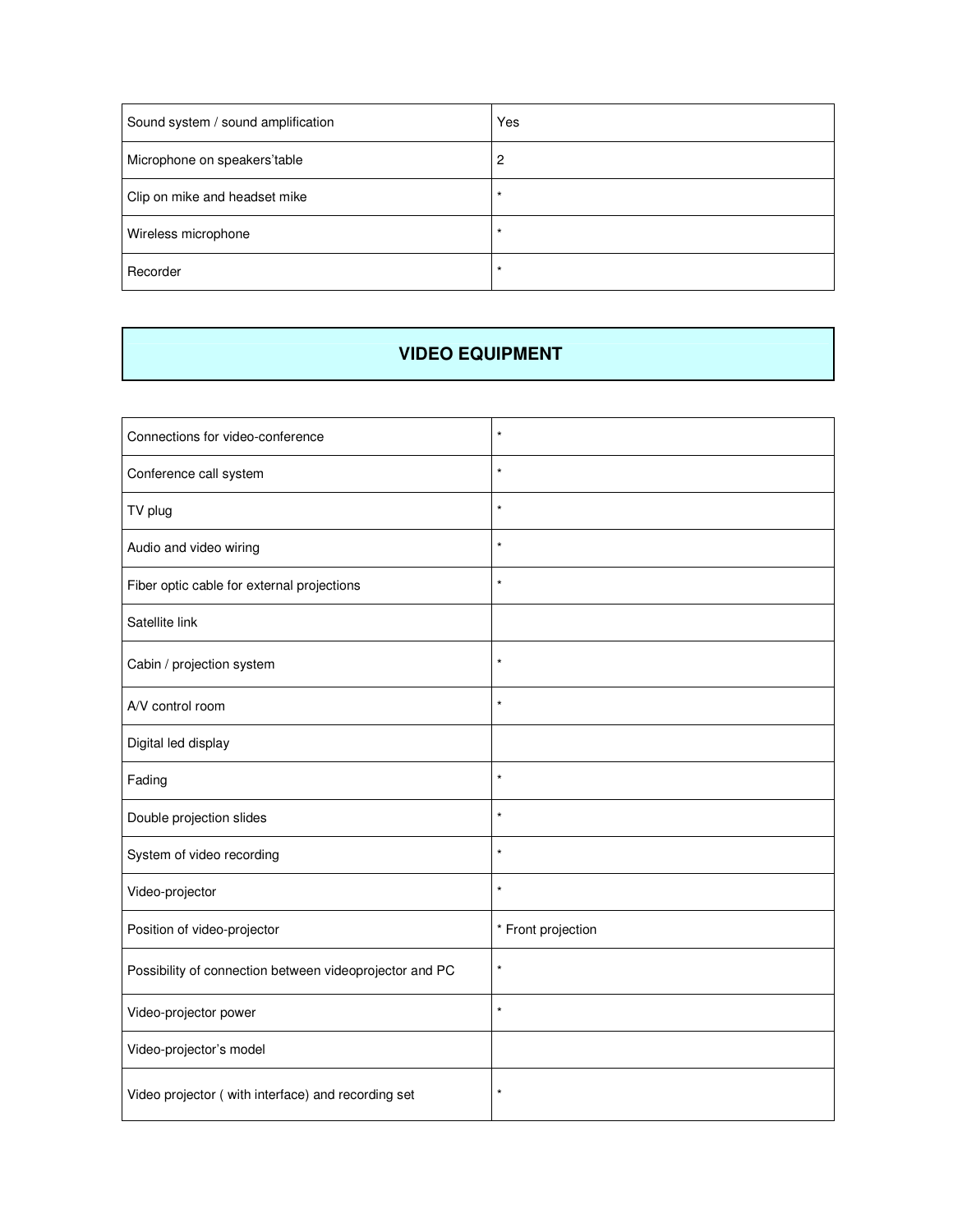| Video-recorder                    | $\star$         |
|-----------------------------------|-----------------|
| Number of videorecorders          | $\star$         |
| Videorecorder's model             | $\star$         |
| Camera                            | $\star$         |
| Number and location of cameras    | $\star$         |
| Back-projection                   | $\star$         |
| Monitor on speakers' table        | $\star$         |
| Slide projector                   | $\star$         |
| Front or back projector           | $\star$         |
| Laser pointer                     | $\star$         |
| Mega-screen                       | No              |
| Frame-screen                      | Yes             |
| Powered screen                    | No              |
| Screen dimensions                 | Dim.mt. 3 x 2mt |
| Flipchart                         | $\star$         |
| Overhead projector                | $\star$         |
| Magnetic blackboard               | $\star$         |
| Remote control on speakers' table | $\star$         |
| Closed circuit TV                 | $\star$         |
| Digital clock                     | $\star$         |

#### **INFORMATICS AND TELEMATICS EQUIPMENT**

| Internet access corner | $\star$ |
|------------------------|---------|
| PC connections         | $\star$ |
| IT equipment           | $\star$ |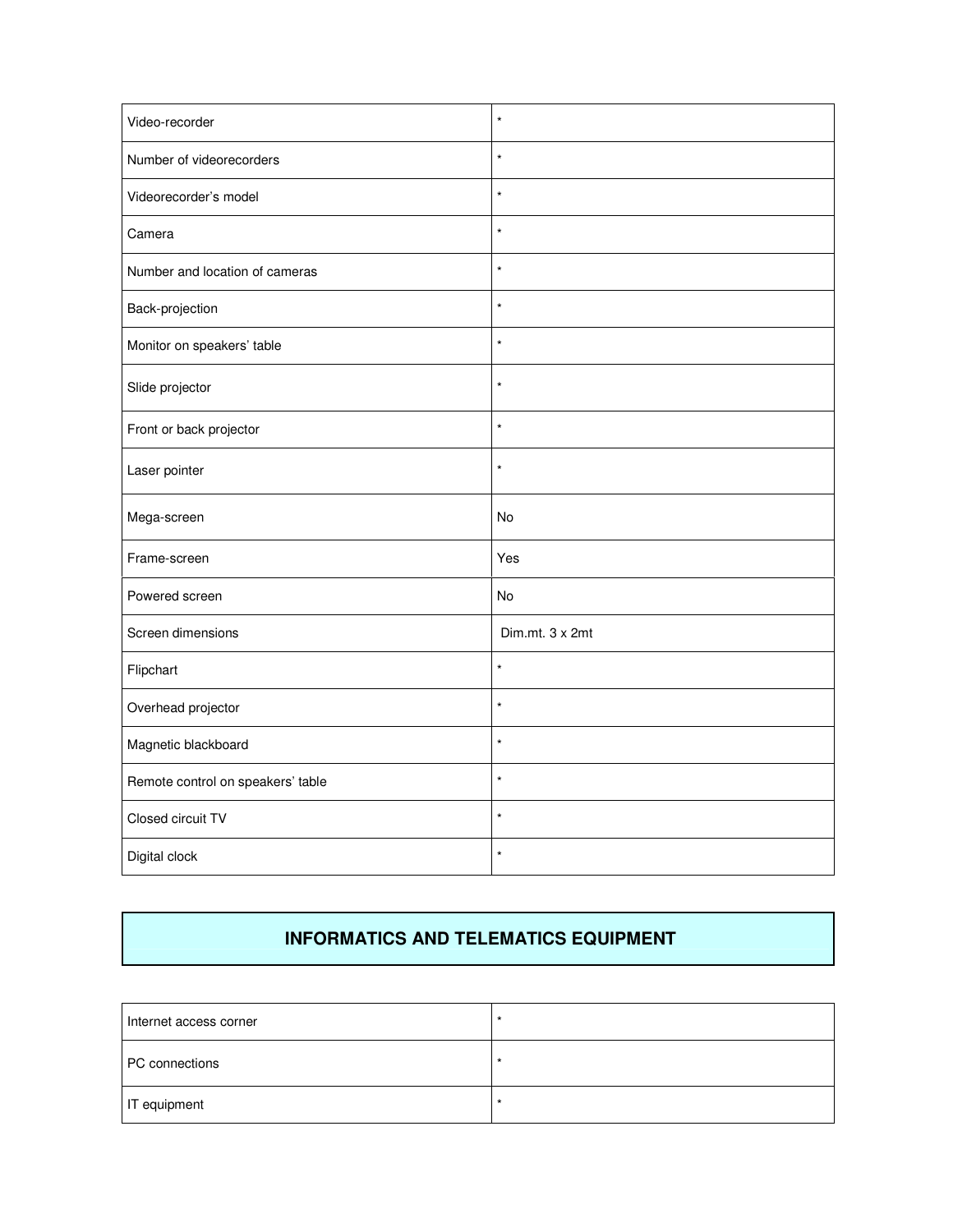| Number of available computers | $\star$ |
|-------------------------------|---------|
| PC Model included             | $\star$ |
| Networked computers           | $\star$ |
| IT network                    | $\star$ |
| Cabled networks               | $\star$ |

#### **EQUIPMENT FOR SIMULTANEOUS TRANSLATION**

| Simultaneous translation system                                        | $\star$       |
|------------------------------------------------------------------------|---------------|
| Simultaneous translation system / cabins (ISO)                         | $\star$       |
| Number of fixed cabins                                                 | None          |
| Available area for mobile cabins                                       | Yes           |
| Headphones / headset for simultaneous translation (infrared<br>system) | <b>Min 50</b> |
| Available interpreters' seats                                          |               |

#### **ELECTRICITY**

| Available electrical power                   | 5 kilowatt |
|----------------------------------------------|------------|
| Available electrical connections and sockets |            |

#### **TELEPHONE EQUIPMENT**

| Telephone connection for external line | $\star$ |
|----------------------------------------|---------|
| Available telephone lines for guests   | $\star$ |
| <b>ISDN</b> lines                      | $\star$ |
| Telephone line on speaker's table      | $\star$ |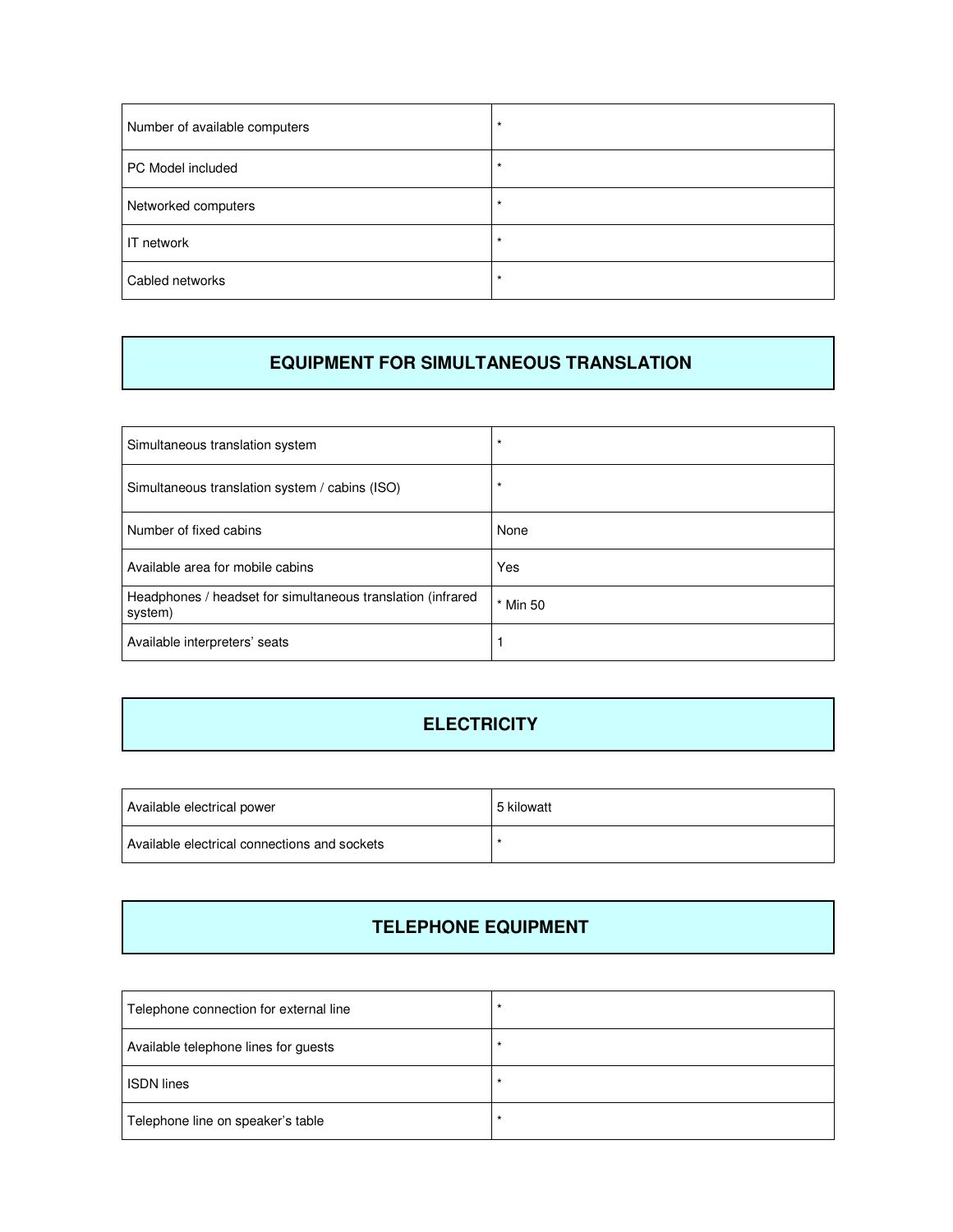| Fax                                    | $\star$ |
|----------------------------------------|---------|
| Telex                                  |         |
| Voting system (electronic / wireless)  | $\star$ |
| Technical staff / technical assistance |         |
| Photocopying machine                   | $\star$ |

#### **EQUIPMENT AVAILABLE ON REQUEST**

| Technical equipment rental  | Yes               |
|-----------------------------|-------------------|
| Electrical equipment rental | Yes               |
| Furniture items             | See attached form |
| Floorplan                   | See attached form |

## **CONTRACTS**

| Timing and procedures of provided services | Established from time to time                                                                                                                                                                                                                                                                                                                                                                 |
|--------------------------------------------|-----------------------------------------------------------------------------------------------------------------------------------------------------------------------------------------------------------------------------------------------------------------------------------------------------------------------------------------------------------------------------------------------|
| Customer's responsability                  | Art.9 general conditions :"[]<br>is exonerated from any responsibility for damages to<br>persons or belongings of a third party during the event"                                                                                                                                                                                                                                             |
| Responsibility borne by the lessee         | See art.9 of general conditions                                                                                                                                                                                                                                                                                                                                                               |
| Existing insurance-cover                   | Global buildings , civil responsability (RCO/RCT)+more<br>different                                                                                                                                                                                                                                                                                                                           |
| Insurance cover required to customer       | Art.11 gen.cond:" The Organizing Company will have to<br>stipulate and maintain, for the whole period of the present<br>agreement, an insurance coverage against the civic<br>responsibility for all the damages caused to a third party<br>in the course of the event by the Organizer, his<br>collaborators and/ or dependent and participants to the<br>event, paying the relative prizes" |
| Payment terms and conditions               | 100% before the event                                                                                                                                                                                                                                                                                                                                                                         |
| Cancellation policy                        | Art.15 gen.cond. :"[] The partial rental of the<br>Conference Centre and in particular the one of a single<br>hall, may allow an increase on the rates whose amount<br>will be transmitted to the user before booking"                                                                                                                                                                        |